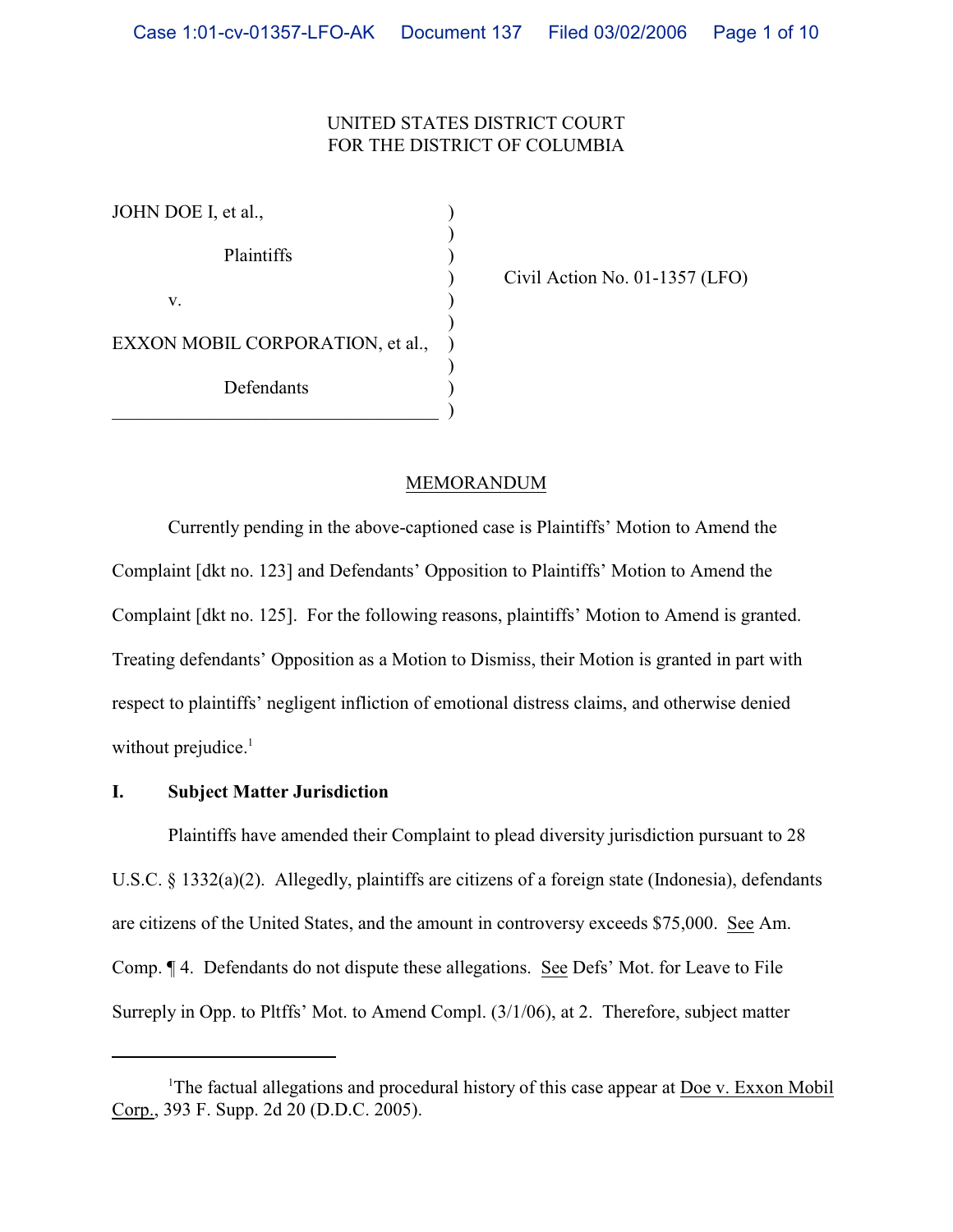jurisdiction exists over plaintiffs' claims pursuant to 28 U.S.C. § 1332(a)(2) based on the diversity of the parties' citizenship.

## **II. Choice of Law**

The parties have fully briefly the issue of what law should apply to plaintiffs' remaining state tort law claims. As explained below, the law of the forum – the District of Columbia – will apply to all tort law claims, except that Delaware law will apply to plaintiffs' wrongful death claim. It is assumed *arguendo* that Indonesian law differs from U.S. state tort law.

"To determine the applicable law in a diversity case, a federal court must follow the

choice of law rules of the forum state." Klaxon Co. v. Stentor Elec. Mgf. Co., 313 U.S. 487, 496

(1941). The District of Columbia uses a "governmental interests" analysis.

Under this analysis, when the policy of one state would be advanced by application of its law, and that of another state would not be advanced by application of its law, a false conflict appears and the law of the interested state prevails. A true conflict arises when both states have an interest in applying their own laws to the facts of the case, in which case the law of the forum will be applied unless the foreign state has a greater interest in the controversy. In order to facilitate the governmental interests analysis, we consider four factors: a) the place where the injury occurred; b) the place where the conduct causing the injury occurred; c) the domicile, residence, nationality, place of incorporation and place of business of the parties; and d) the place where the relationship is centered.

Herbert v. D.C., 808 A.2d 776, 779 (D.C. 2002) (citations and internal quotation marks omitted).

This test equally applies in balancing the interests of the United States in the matter as against

that of another nation. See Tramontana v. Varig Airlines, 350 F.2d 468, 471 (D.C. Cir. 1965).

The first question is whether Indonesian or U.S. state law governs.

Applying the Herbert analysis, the injury occurred in Indonesia. Some (perhaps most) of

the conduct occurred in Indonesia, although plaintiffs argue that ExxonMobil knew about and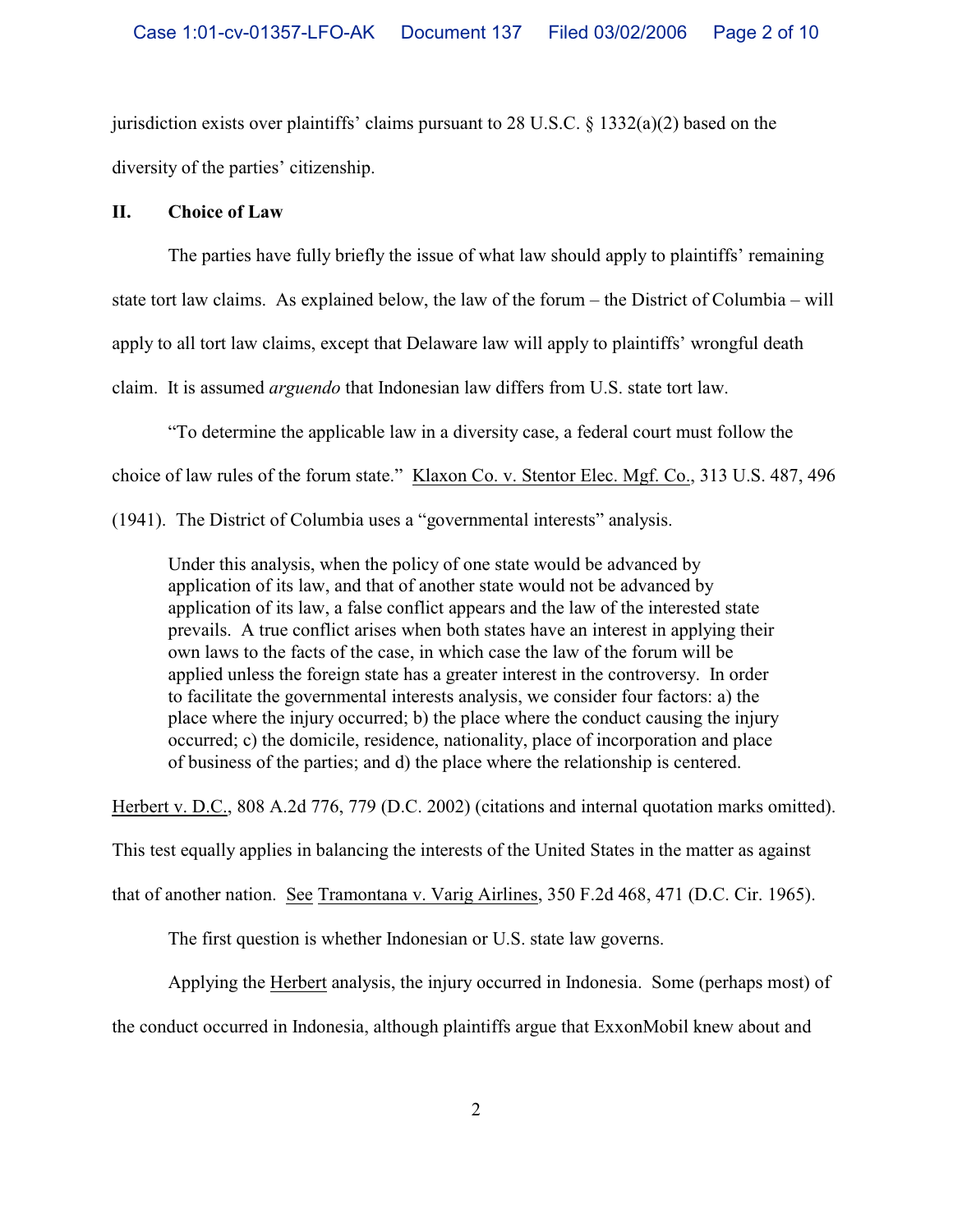participated in, indeed directed, from the United States the allegedly culpable conduct to the detriment of plaintiffs. The place of incorporation and place of business of all the defendants are in the United States, except that Indonesia is the principal place of business of Exxon Mobil Oil Indonesia, albeit a United States (Delaware) corporation. The relationship between it and plaintiffs is likely centered in Indonesia.

Although these factors tilt in favor of Indonesia, the United States has an overriding interest in applying its own laws to defendants, all of whom are U.S. companies. Indeed, this Court's October 14, 2005 opinion explained that the proper focus of this litigation is whether U.S. companies violated U.S. law by its conduct in protecting their pipeline in Indonesia. See Doe, 393 F. Supp. 2d at 29-30. Moreover, U.S. law provides for punitive damages, which are particularly appropriate to apply if the question is whether to sanction U.S. companies. Indonesian law does not authorize punitive damages. See Winarta Decl. ¶ 4 (12/9/05); Hornick Decl. ¶ 18 (2/3/06). Ultimately, the United States, the leader of the free world, has an overarching, vital interest in the safety, prosperity, and consequences of the behavior of its citizens, particularly its super-corporations conducting business in one or more foreign countries.

 In sum, Indonesia's interest in applying its own law here is not as strong as the interest of the United States. See De Aguilar v. Boeing Co.,  $47$  F.3d  $1404$  ( $5<sup>th</sup>$  Cir. 1995) (Texas had greater interest in applying its own law when Mexican plaintiffs sued Texas companies for Mexicana airliner crash in Mexico); Friends for All Children, Inc. v. Lockheed Aircraft Corp., 587 F. Supp. 180, 191 (D.C. law applied when Vietnamese orphans injured in plane crash in Vietnam sued U.S. corporations; "[f]oreign jurisdictions have no interest in applying their law to damages issues if it would result in less protection to their nationals in a suit against a United States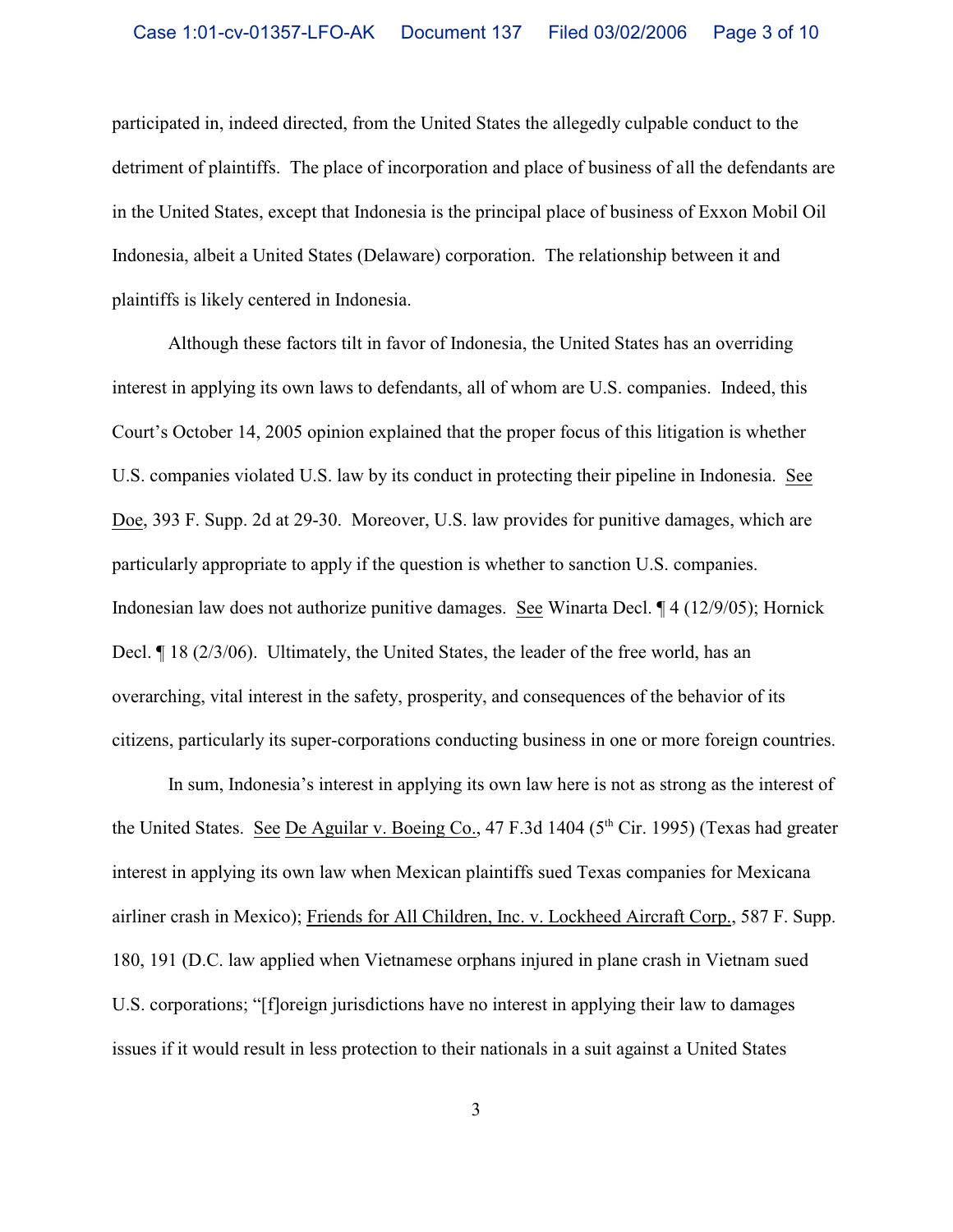corporation.") (citations omitted). U.S. law would also be easier for this court to apply. Cf. In re Korean Air Lines Disaster of Sept. 1, 1983, 935 F. Supp. 10, 14 (D.D.C. 1996). Because the United States has a stronger interest (see Herbert, 808 A.2d at 779), U.S. law is the proper one to apply.

The next question is what U.S. state tort law to apply.

Based on the parties' submissions, the only conflict between D.C. law and the law of other states is regarding the wrongful death claim. At this point it appears that the actions of Exxon Mobil Oil Indonesia, a Delaware corporation, are the most relevant to this question. As a result, the law of Delaware will apply to the wrongful death claim. D.C. law, as the law of the forum, will otherwise apply.

## **III. Defendants' Motion to Dismiss**

Defendants filed an Opposition to Plaintiffs' Motion to Amend the Complaint. Their sole objection is that amendment would be futile because plaintiffs have failed to state a claim. Accordingly, defendants' Motion will be treated as one to dismiss the complaint for failure to state a claim. Defendants' arguments are addressed below.

#### A. The Foreign Affairs Doctrine

Defendants move to dismiss the Complaint based on the foreign affairs doctrine. Under this doctrine, state laws are preempted when there is a conflict between the state law and the "exercise of the federal executive authority." Am. Ins. Ass'n v. Garamendi, 539 U.S. 396, 421 (2003). In Garamendi, California's Holocaust Victim Insurance Relief Act of 1999 mandated disclosure by insurance companies of any policies issued in Europe between 1920 and 1945. The statute was designed to facilitate relief for families of Holocaust victims who were not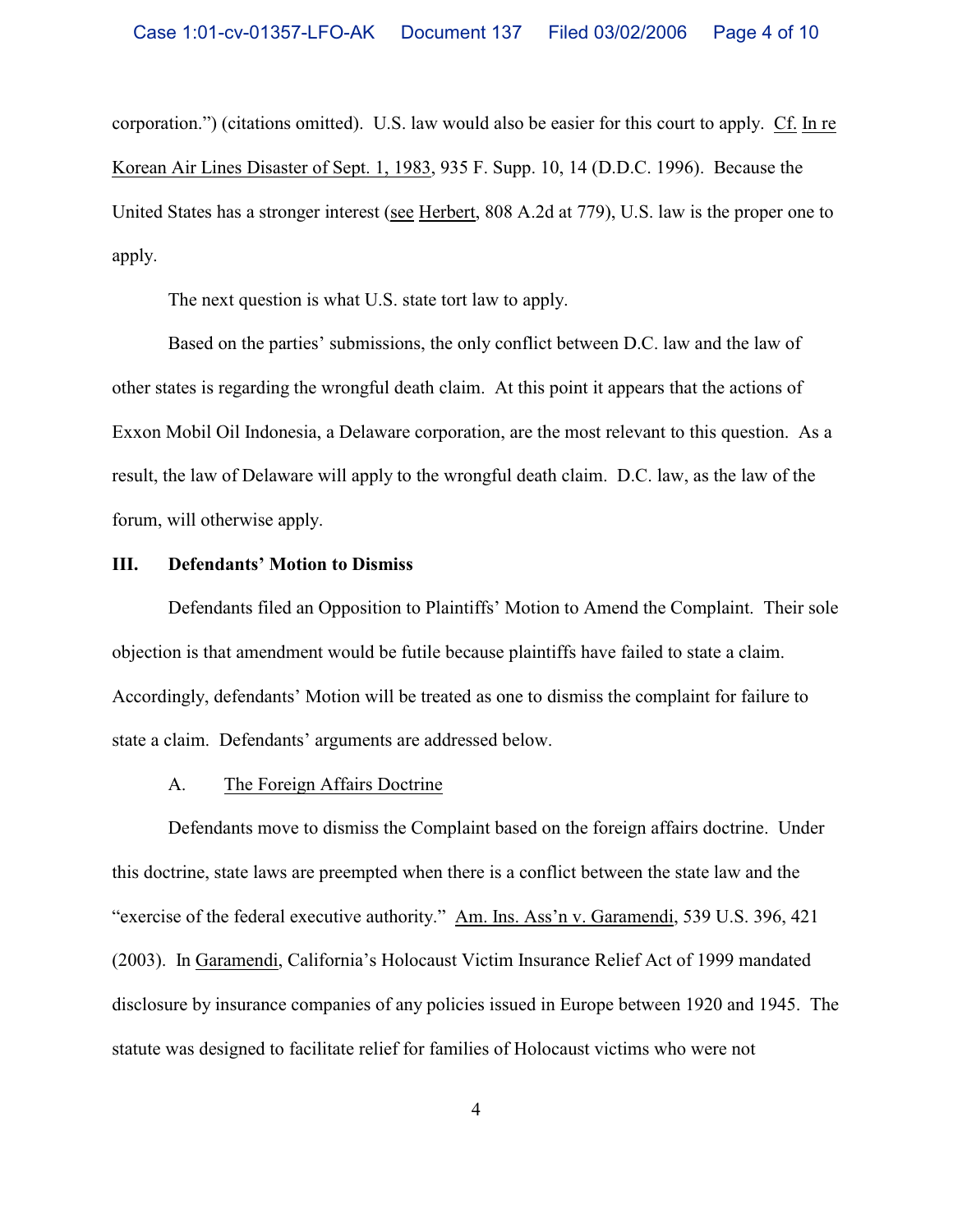compensated under their insurance policies. The federal government, meanwhile, was reaching a comprehensive agreement with Germany on how to settle Nazi-era insurance claims. The Court held that the California statute conflicted with the federal government's powers to regulate and manage foreign affairs. Id. at 420.

As plaintiffs note and Garamendi holds, this doctrine relates to the federal government's preemption over state governments when a case concerns areas of foreign affairs. The doctrine is compelled by respect for the constitutional grant of power to the executive branch – and not state governments – to control the United States' foreign relations with other countries. Here, in contrast, no state government has passed any statute in conflict with U.S. foreign policy. The Garamendi analysis is simply not applicable here, because there is no encroachments by any state on to the federal field of foreign affairs.<sup>2</sup> Accordingly, defendants' argument in this regard must be rejected.

# B. Failure to Allege Causation

Defendants maintain that plaintiffs fail to allege that defendants controlled the actions of the Indonesian military; the Indonesian soldiers were not employees of defendants, and defendants are not liable for their conduct. Plaintiffs counter that D.C. law does not require a showing of control to establish liability under its theory of the case.

Plaintiffs are largely correct. Plaintiffs have alleged that defendants knew that the

<sup>&</sup>lt;sup>2</sup>Defendants rely on Mujica v. Occidental Petroleum Corp., 381 F. Supp. 2d 1164 (C.D. Cal. 2005) and In re Assicurazioni Generali S.p.A. Holocaust Ins. Litig., 340 F. Supp. 2d 494 (S.D.N.Y. 2004) to press the point that the doctrine precludes state tort law claims as well. For the foregoing reasons, Mujica misconstrues and misapplies the foreign affairs doctrine. To the extent defendants are arguing that finding Exxon liable would interfere with U.S. foreign policy in general (as in Assicurazioni), this issue of course has already been decided, and is now the law of the case. See Doe, 393 F. Supp. 2d at 28-29.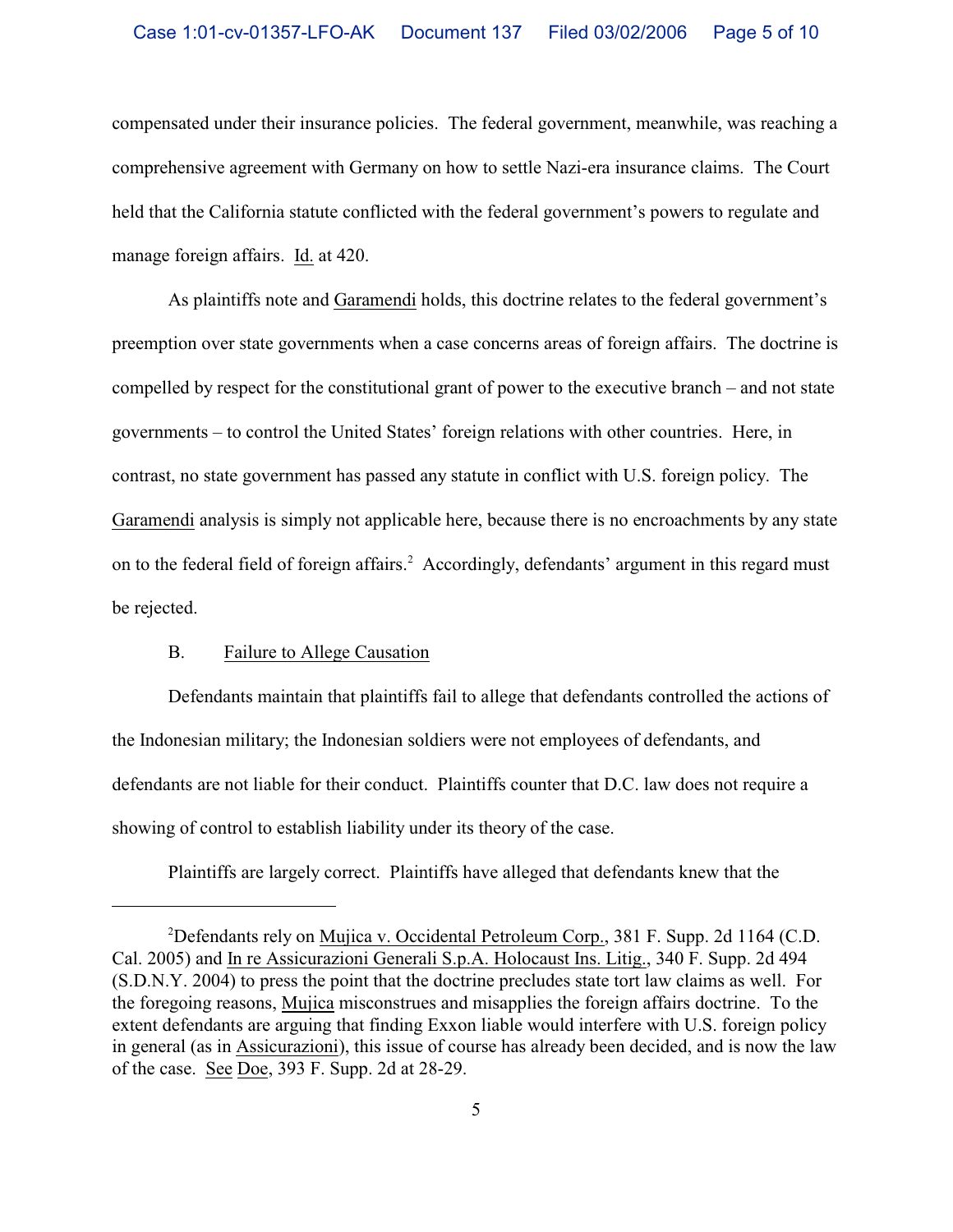Indonesian soldiers had been committing human rights abuses, but nevertheless hired them to provide security for the pipeline. These allegations, if true, in general are sufficient to establish liability based on the allegations that the soldiers acted as defendants' independent contractors and engaged in inherently dangerous activity. See Restatement (Second) of Torts § 411 (1965) ill. 1.

The general rule is that employers are not liable for the actions of their independent contractors. But several exceptions apply. See Wilson v. Good Humor Corp., 757 F.2d 1293 (D.C. Cir. 1985). In Wilson, the D.C. Circuit (applying D.C. local law) held that the employer was liable because of the "inherently dangerous" exception to the no-liability rule. In that case, Good Humor before 1980 directly hired individuals to work as vendors, selling ice cream products from Good Humor trucks. During this time it undertook extensive safety training measures, recognizing that selling ice cream in an urban high-traffic environment could be potentially dangerous to its young customers. However, in 1980 it adopted a new employment model and sought to establish its vendors as independent contractors. Under this arrangement, "vendors 'purchased' their trucks from Good Humor, with the aid of Good Humor financing, and entered into a 'vendor's agreement' authorizing them to sell Good Humor products which they bought wholesale from Good Humor. The vendors could then sell ice cream at any price and at any location, they were not on the company payroll, and Good Humor did not supervise their day-to-day activities." Id. at 1296. Pursuant to its independent contractor plan, after 1980 Good Humor dropped its safety program, and otherwise did nothing to train its independent contractors on the safety risks involved.

On June 24, 1981, a girl was struck by a car as she was crossing the street and attempting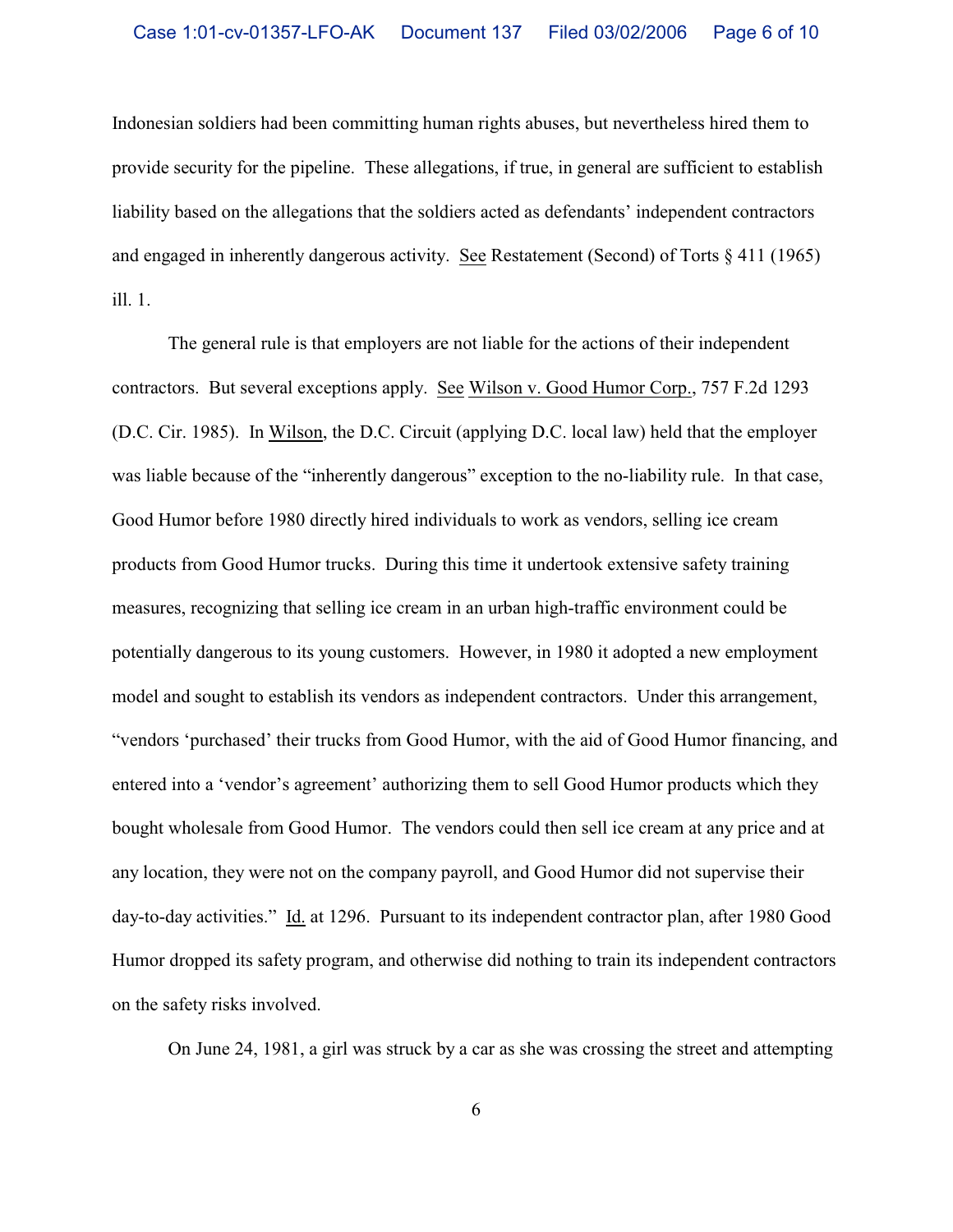to reach a Good Humor ice cream truck. The girl died, and her family brought suit against, inter alia, Good Humor. The district court entered a directed verdict in favor of Good Humor, on the theory that the evidence presented by the plaintiff did not establish the vicarious or direct liability of Good Humor for the actions of its vendors.

The court of appeals reversed. It recognized that as a general rule employers are not liable for the actions of its contractors, although there is an exception if independent contractors perform "inherently dangerous" work. Id. at 1303 (citations omitted). Work is inherently dangerous either if (1) it is "generically" hazardous, in that it is dangerous regardless of the skill level with which it is performed; or (2) it is dangerous in the particular circumstances in which it is to be performed. Id. "The applicability of the 'inherent danger' exception, then, depends not only on the generic nature of an independent contractor's work but also on the fact-specific, particular circumstances under which any task is to be performed." Id. at 1304. In sum,

one who employs an independent contractor to do work involving a special danger to others which the employer knows or has reason to know to be inherent in or normal to the work, *or which he contemplates or has reason to contemplate when making the contract*, is subject to liability for physical harm caused to such others by the contractor's failure to take reasonable precautions against such danger.

Id. (quoting Restatement (Second) of Torts § 427 (1965)) (emphasis added by court). The appellate court concluded that Good Humor could be liable under this doctrine because it knew of the dangers to its customers of a curbside ice cream vendor service, but did nothing to alleviate or address this risk.

Defendants only cite this case in passing, and do not discuss its substantive holding. Nor do they rebut the idea that providing security in a country afflicted by civil war may be inherently dangerous.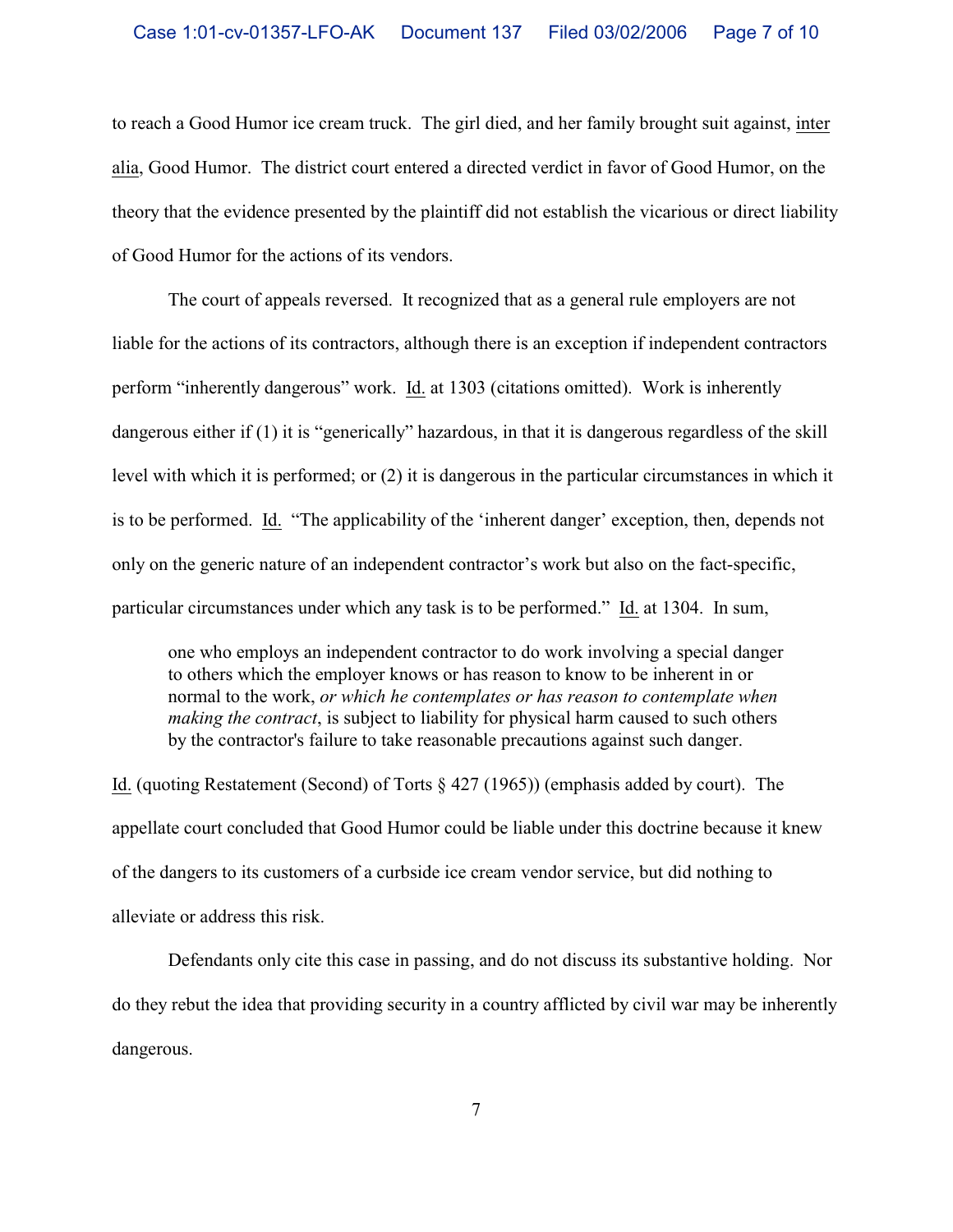Plaintiffs have adequately alleged that defendants knew or had to reason to know that paying the Indonesian military personnel to provide security for defendants' pipeline posed a danger to others as evidenced by the alleged history of human rights abuses by Indonesian soldiers. For that reason, except as stated below, defendants' motion to dismiss is denied.<sup>3</sup>

### C. Negligent Infliction of Emotional Distress

Defendants contend that plaintiffs' claim of negligent infliction of emotional distress based on an underlying intentional tort cannot proceed. The case of Brown v. Argenbright Sec., Inc., 782 A.2d 752 (D.C. 2001) controls this issue. In that case, a twelve-year-old girl, who was accused of shoplifting, alleged that she was sexually touched by a security guard at Safeway as he frisked her. The girl's mother filed suit on her behalf against Safeway and Argenbright, the security guard's employer; she did not sue the security guard. She brought claims for negligence, intentional infliction of emotional distress, and negligent infliction of emotional distress. The trial court dismissed the complaint, ruling that Safeway and Argenbright are not liable as a matter of law for the actions of the security guard. The court of appeals reversed as to Argenbirght only, holding that it was vicariously liable. However, it affirmed the trial court's dismissal of the negligent infliction of emotional distress claim based on the security guard's alleged sexual misconduct. It held that

damages for negligent infliction of emotional distress are recoverable only 'if the plaintiff was in the zone of physical danger and was caused by [the] defendant's negligence to fear for his or her own safety' . . . . [S]ince the conduct alleged, even when viewed in the light most favorable to appellant, is not negligence but an intentional tort, appellant cannot recover damages for negligent infliction of

 ${}^{3}$ At the motion to dismiss stage, it is sufficient that there is one legal theory to support liability. This ruling is without prejudice to parties' right to plead at the summary judgment level that defendants are or are not liable under the inherent danger exception or other theories.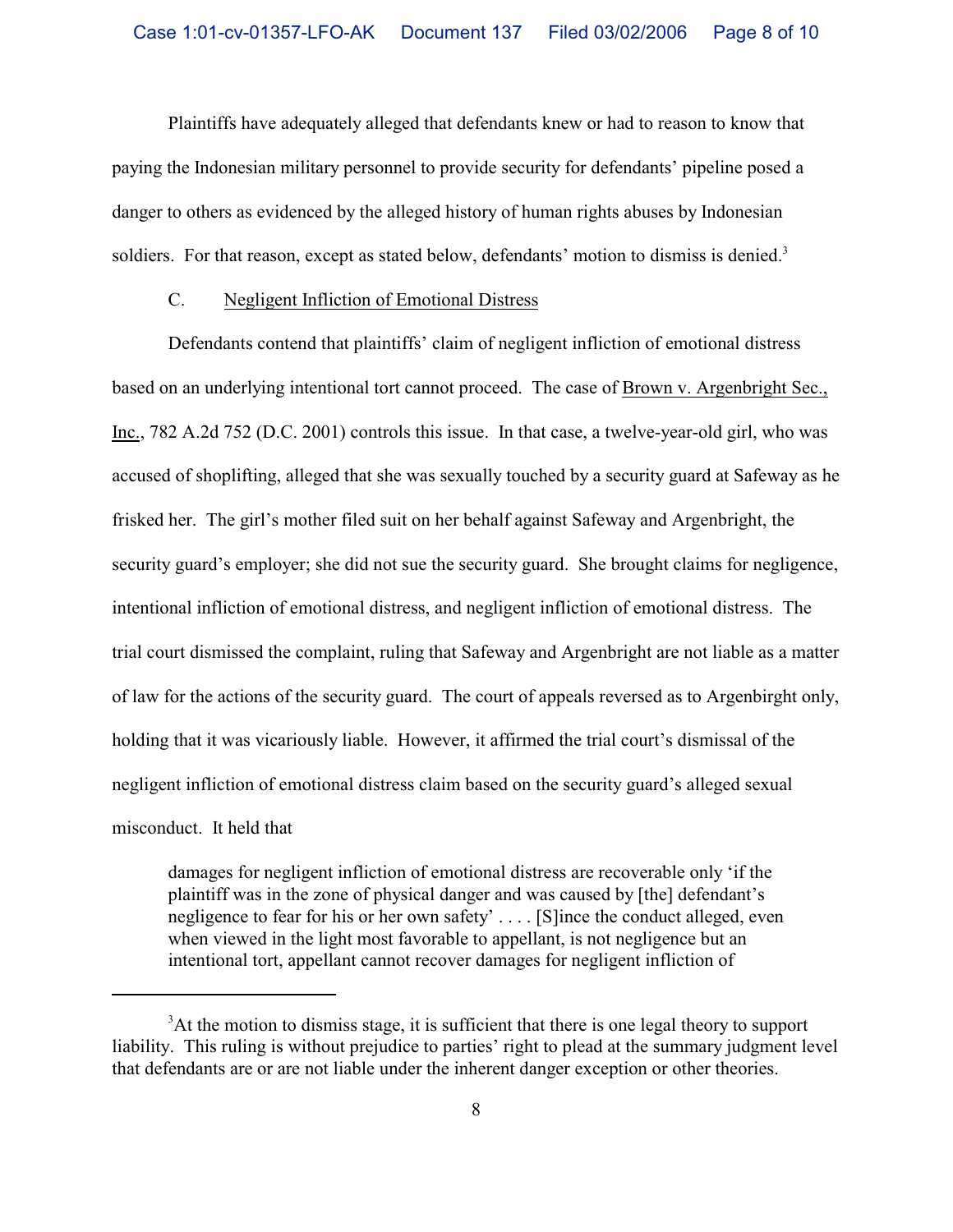emotional distress based on that conduct.

Id. at 759 n.9 (citations omitted). In other words, the security guard's intentional act of sexually touching the girl cannot support a claim of negligent infliction of emotional distress.

Similarly, here plaintiffs claim negligent infliction of emotional distress against the employer-defendants, but the cause of the distress for these purposes was the intentional act of Indonesian soldiers. Defendants did not create the zone of danger or commit the act that directly caused plaintiffs emotional distress. Consistent with Brown, this claim must be dismissed.<sup>4</sup>

#### D. Conversion

Defendants also seek to dismiss the conversion claims raised by John Does II and V based on their homes being burned down on the theory that conversion under D.C. law concerns only the wrongful taking of personal – not real – property. See, e.g., Duggan v. Keto, 554 A.2d 1126, 1137 (1989) (citation and internal quotation marks omitted). Real property is "[l]and and anything growing on, attached to, or erected on it, excluding anything that may be severed without injury to the land." Black's Law Dictionary 1254 ( $8<sup>th</sup>$  ed. 2004).

Plaintiffs respond that, even under defendants' theory, conversion includes the personal property inside their homes. Moreover, plaintiffs argue that some other tort, like trespass, would cover destruction of plaintiffs' homes. Plaintiffs did not plead trespass, however. Nevertheless, defendants' motion to dismiss the conversion claims will be denied, because this claim arguably covers the property inside the plaintiffs' homes, which was allegedly destroyed or taken by the Indonesian soldiers. See Amen. Compl. ¶¶ 68; 71; 141-43.

 $\rm{^{4}To}$  the extent that Parker v. Grand Hyatt Hotel, 124 F. Supp. 2d 79, 96-97 (D.D.C. 2000) is to the contrary, the D.C. Court of Appeals' holding in Brown is binding on this Court.